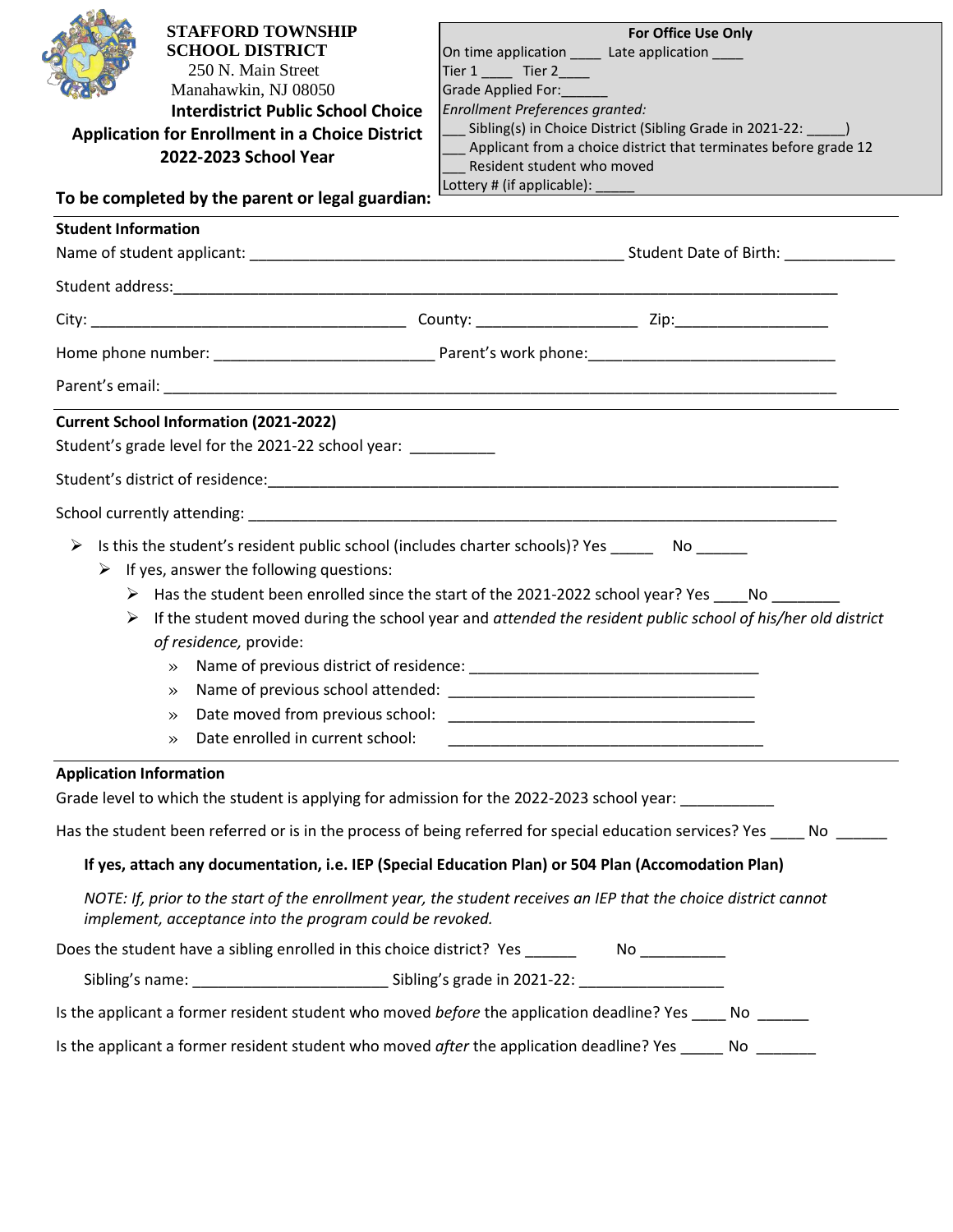# **Stafford Township School District**

250 N. Main Street, Manahawkin, NJ 08050

## **Interdistrict Public School Choice Application for Enrollment in a Choice District 2022-2023 School Year**

#### **Student Enrollment Policies**

**Tier 1 students** are students who are enrolled in a NJ public school in their resident school district during the time of application and for the entire year (2021-22) immediately preceding enrollment in a choice district. If a student moved during the school year and attended the resident public school of his/her old district of residence, he/she is also considered Tier 1. Choice districts must first fill their available seats with Tier 1 students. If the number of Tier 1 applications exceeds the number of choice seats available, the choice district must hold a lottery to randomly select students. Charter school students are considered to be Tier 1. To qualify as Tier 1 for kindergarten, a student must be attending a state-funded preschool in his or her resident district or a student resides in a district that does not offer a state-funded preschool program or a student has a sibling currently attending the choice district. Most students applying for kindergarten are in Tier 1.

**Tier 2 students** include NJ residents who have *not* attended their resident public school for the entire year immediately prior to enrollment in the desired choice district and do *not* otherwise meet the requirements for Tier 1. This would include students who have been attending public school outside their districts of residence or private school.

Choice districts are not obligated to accept Tier 2 students. If a choice district accepts Tier 2 applicants, they may do so only *after all the qualified Tier 1 applicants have been accepted*. If the number of Tier 2 applications exceeds the number of choice seats available, the choice district must hold a Tier 2 lottery to select students.

**Enrollment preference** may be given to students in the following circumstances: 1) applicants with siblings enrolled in the choice district; 2) applicants who will have completed the terminal grade of a sending choice district (i.e., students who attend a choice district with grades that terminate before 12th grade and with a natural progression to the choice district); and 3) resident students of the choice district who move during the school year but *before the application deadline* and want to remain in the choice district the following year. Your student's enrollment preference status will be determined from the information you provide in this application.

The **Stafford Township School District** has adopted the following policies regarding student enrollment:

| <b>District Choice Policies</b> |                                                                                                                                                                                                                                                                                                                                                                                                                                                                                                                                                                                                                                                             | <b>Does Policy</b><br>Apply? |
|---------------------------------|-------------------------------------------------------------------------------------------------------------------------------------------------------------------------------------------------------------------------------------------------------------------------------------------------------------------------------------------------------------------------------------------------------------------------------------------------------------------------------------------------------------------------------------------------------------------------------------------------------------------------------------------------------------|------------------------------|
| a.                              | The district accepts Tier 2 students.                                                                                                                                                                                                                                                                                                                                                                                                                                                                                                                                                                                                                       | Yes                          |
| b.                              | The district gives enrollment preference to students who have a sibling currently attending the choice<br>district, provided they will enroll in a choice-approved grade/program, they meet any program-specific<br>criteria, and the district has seats available in the desired grades.                                                                                                                                                                                                                                                                                                                                                                   | Yes                          |
| C <sub>1</sub>                  | The district gives enrollment preference to choice students who have completed the terminal grade of the<br>sending district (i.e., students who attend a choice district with grades that terminate before 12th grade<br>and with a natural progression to this choice district), provided they will enroll in a choice-approved<br>grade/program, they meet any program-specific criteria and the district has seats available in the desired<br>grades.                                                                                                                                                                                                  | <b>Not</b><br>applicable     |
| d.                              | The district gives enrollment preference to resident students who move before the application deadline. If<br>resident students move and file choice applications for the following year prior to the deadline, the district<br>will give them enrollment preference (i.e., accept them ahead of other applicants, but after the enrollment<br>preference students described in b. and c. above), provided there are choice seats available in the choice-<br>approved grades/ programs and the students meet any program-specific criteria. If the district has already<br>reached its approved choice enrollment maximum, this preference will not apply. | Yes                          |
| e.                              | The district gives special consideration to resident students who move after the application deadline.<br>Students in this situation may apply as late applicants and be added to the front of the district's waitlist,<br>provided the students will enroll in a choice-approved grade/program and they meet any program-specific<br>criteria. No additional choice seats above the approved maximum will be approved by the NJDOE to<br>accommodate these students.                                                                                                                                                                                       | Yes                          |